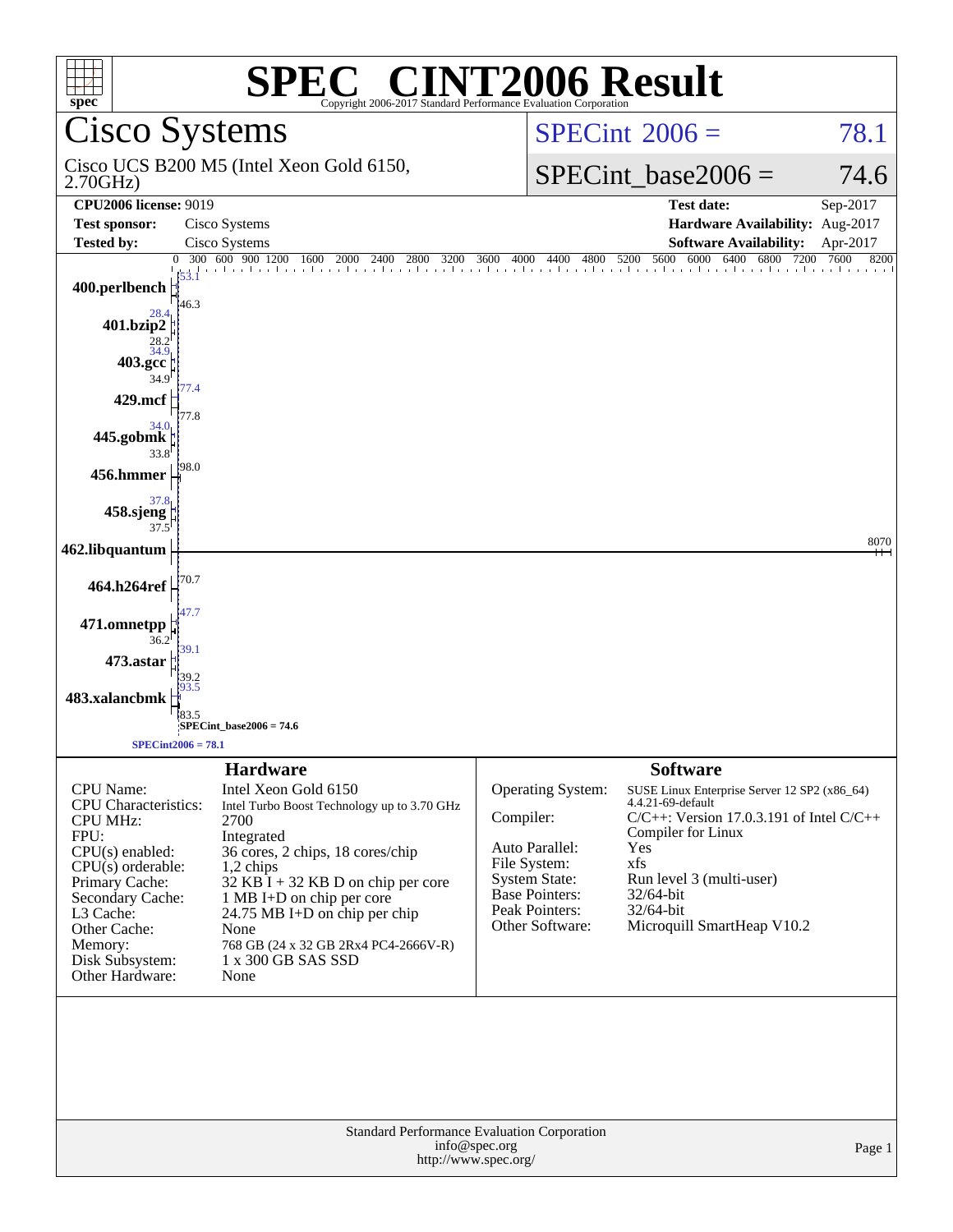

# Cisco Systems

2.70GHz) Cisco UCS B200 M5 (Intel Xeon Gold 6150,

## $SPECint2006 = 78.1$  $SPECint2006 = 78.1$

#### SPECint base2006 =  $74.6$

**[CPU2006 license:](http://www.spec.org/auto/cpu2006/Docs/result-fields.html#CPU2006license)** 9019 **[Test date:](http://www.spec.org/auto/cpu2006/Docs/result-fields.html#Testdate)** Sep-2017 **[Test sponsor:](http://www.spec.org/auto/cpu2006/Docs/result-fields.html#Testsponsor)** Cisco Systems **[Hardware Availability:](http://www.spec.org/auto/cpu2006/Docs/result-fields.html#HardwareAvailability)** Aug-2017 **[Tested by:](http://www.spec.org/auto/cpu2006/Docs/result-fields.html#Testedby)** Cisco Systems **[Software Availability:](http://www.spec.org/auto/cpu2006/Docs/result-fields.html#SoftwareAvailability)** Apr-2017

#### **[Results Table](http://www.spec.org/auto/cpu2006/Docs/result-fields.html#ResultsTable)**

|                                                                                                          | <b>Base</b>    |       |                |       |                | <b>Peak</b> |                |              |                |              |                |              |
|----------------------------------------------------------------------------------------------------------|----------------|-------|----------------|-------|----------------|-------------|----------------|--------------|----------------|--------------|----------------|--------------|
| <b>Benchmark</b>                                                                                         | <b>Seconds</b> | Ratio | <b>Seconds</b> | Ratio | <b>Seconds</b> | Ratio       | <b>Seconds</b> | <b>Ratio</b> | <b>Seconds</b> | <b>Ratio</b> | <b>Seconds</b> | <b>Ratio</b> |
| 400.perlbench                                                                                            | 212            | 46.1  | 211            | 46.3  | 211            | 46.3        | 184            | <u>53.1</u>  | 184            | 53.1         | 183            | 53.3         |
| 401.bzip2                                                                                                | <u>342</u>     | 28.2  | 343            | 28.1  | 341            | 28.3        | 339            | 28.4         | 340            | 28.4         | 340            | 28.4         |
| $403.\mathrm{gcc}$                                                                                       | 230            | 34.9  | 231            | 34.9  | 232            | 34.7        | 230            | 35.0         | 230            | 34.9         | 235            | 34.2         |
| $429$ mcf                                                                                                | 117            | 77.8  | 118            | 77.6  | 117            | 77.9        | 118            | 77.6         | 121            | 75.6         | 118            | 77.4         |
| $445$ .gobmk                                                                                             | 309            | 33.9  | 310            | 33.8  | 311            | 33.8        | 309            | 33.9         | 308            | 34.0         | <u>309</u>     | 34.0         |
| $456.$ hmmer                                                                                             | 96.1           | 97.1  | 95.2           | 98.0  | 95.2           | 98.0        | 96.1           | 97.1         | 95.2           | 98.0         | 95.2           | 98.0         |
| $458$ .sjeng                                                                                             | 322            | 37.5  | 322            | 37.5  | 322            | 37.6        | 320            | 37.8         | 320            | 37.8         | 320            | 37.8         |
| 462.libquantum                                                                                           | 2.57           | 8070  | 2.59           | 8010  | 2.53           | 8180        | 2.57           | 8070         | 2.59           | 8010         | 2.53           | 8180         |
| 464.h264ref                                                                                              | 314            | 70.5  | 311            | 71.1  | 313            | 70.7        | 314            | 70.5         | 311            | 71.1         | 313            | 70.7         |
| 471.omnetpp                                                                                              | 172            | 36.2  | 170            | 36.8  | 173            | 36.1        | 135            | 46.4         | 131            | 47.7         | 130            | 48.0         |
| 473.astar                                                                                                | 180            | 39.0  | 179            | 39.2  | 178            | 39.4        | 179            | 39.1         | 180            | 38.9         | <b>180</b>     | 39.1         |
| 483.xalancbmk                                                                                            | 83.7           | 82.4  | 82.7           | 83.5  | 82.6           | 83.5        | 73.8           | 93.5         | 73.6           | 93.8         | 73.8           | 93.5         |
| Results appear in the order in which they were run. Bold underlined text indicates a median measurement. |                |       |                |       |                |             |                |              |                |              |                |              |

#### **[Submit Notes](http://www.spec.org/auto/cpu2006/Docs/result-fields.html#SubmitNotes)**

The config file option 'submit' was used.

#### **[Operating System Notes](http://www.spec.org/auto/cpu2006/Docs/result-fields.html#OperatingSystemNotes)**

Stack size set to unlimited using "ulimit -s unlimited"

#### **[Platform Notes](http://www.spec.org/auto/cpu2006/Docs/result-fields.html#PlatformNotes)**

BIOS Settings: Intel HyperThreading Technology set to Disabled CPU performance set to Enterprise Power Performance Tuning set to OS SNC set to Disabled IMC Interleaving set to Auto Patrol Scrub set to Disabled Sysinfo program /opt/cpu2006-1.2/config/sysinfo.rev6993 Revision 6993 of 2015-11-06 (b5e8d4b4eb51ed28d7f98696cbe290c1) running on linux Wed Sep 27 11:10:23 2017

 This section contains SUT (System Under Test) info as seen by some common utilities. To remove or add to this section, see: <http://www.spec.org/cpu2006/Docs/config.html#sysinfo>

 From /proc/cpuinfo model name : Intel(R) Xeon(R) Gold 6150 CPU @ 2.70GHz 2 "physical id"s (chips) 36 "processors" Continued on next page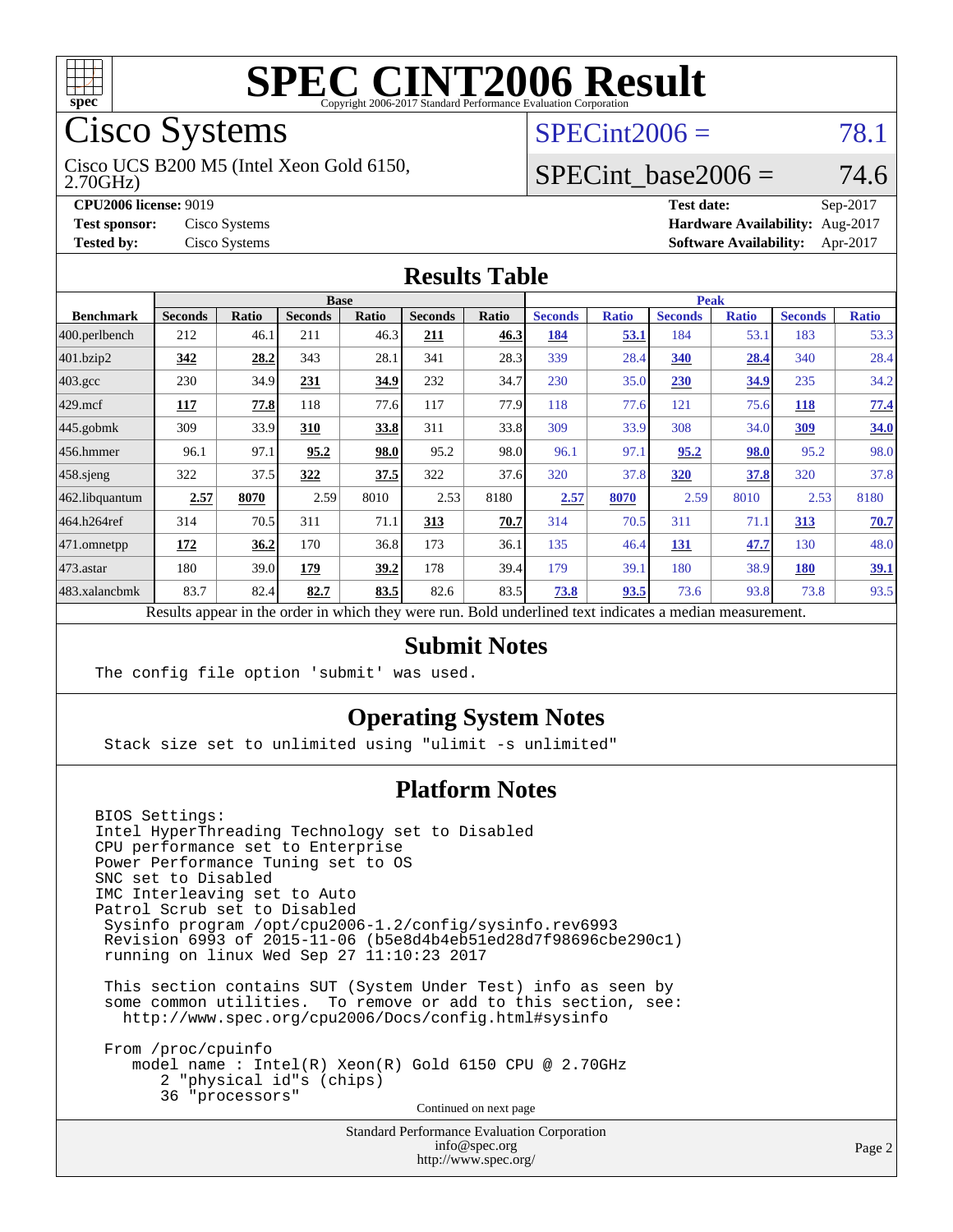

#### **[SPEC CINT2006 Result](http://www.spec.org/auto/cpu2006/Docs/result-fields.html#SPECCINT2006Result)** Copyright 2006-2017 Standard Performance Evaluation Corporation

Cisco Systems

 $SPECint2006 = 78.1$  $SPECint2006 = 78.1$ 

2.70GHz) Cisco UCS B200 M5 (Intel Xeon Gold 6150,

SPECint base2006 =  $74.6$ 

**[CPU2006 license:](http://www.spec.org/auto/cpu2006/Docs/result-fields.html#CPU2006license)** 9019 **[Test date:](http://www.spec.org/auto/cpu2006/Docs/result-fields.html#Testdate)** Sep-2017 **[Test sponsor:](http://www.spec.org/auto/cpu2006/Docs/result-fields.html#Testsponsor)** Cisco Systems **[Hardware Availability:](http://www.spec.org/auto/cpu2006/Docs/result-fields.html#HardwareAvailability)** Aug-2017 **[Tested by:](http://www.spec.org/auto/cpu2006/Docs/result-fields.html#Testedby)** Cisco Systems **[Software Availability:](http://www.spec.org/auto/cpu2006/Docs/result-fields.html#SoftwareAvailability)** Apr-2017

#### **[Platform Notes \(Continued\)](http://www.spec.org/auto/cpu2006/Docs/result-fields.html#PlatformNotes)**

 cores, siblings (Caution: counting these is hw and system dependent. The following excerpts from /proc/cpuinfo might not be reliable. Use with caution.) cpu cores : 18 siblings : 18 physical 0: cores 0 1 2 3 4 8 9 10 11 16 17 18 19 20 24 25 26 27 physical 1: cores 0 1 2 3 4 8 9 10 11 16 17 18 19 20 24 25 26 27 cache size : 25344 KB From /proc/meminfo<br>MemTotal: 791029236 kB HugePages\_Total: 0 Hugepagesize: 2048 kB From /etc/\*release\* /etc/\*version\* SuSE-release: SUSE Linux Enterprise Server 12 (x86\_64) VERSION = 12 PATCHLEVEL = 2 # This file is deprecated and will be removed in a future service pack or release. # Please check /etc/os-release for details about this release. os-release: NAME="SLES" VERSION="12-SP2" VERSION\_ID="12.2" PRETTY\_NAME="SUSE Linux Enterprise Server 12 SP2" ID="sles" ANSI\_COLOR="0;32" CPE\_NAME="cpe:/o:suse:sles:12:sp2" uname -a: Linux linux 4.4.21-69-default #1 SMP Tue Oct 25 10:58:20 UTC 2016 (9464f67) x86\_64 x86\_64 x86\_64 GNU/Linux run-level 3 Jan 9 21:13 SPEC is set to: /opt/cpu2006-1.2<br>Filesystem Type Size Use Type Size Used Avail Use% Mounted on /dev/sda1 xfs 280G 42G 239G 15% / Additional information from dmidecode: Warning: Use caution when you interpret this section. The 'dmidecode' program reads system data which is "intended to allow hardware to be accurately determined", but the intent may not be met, as there are frequent changes to hardware, firmware, and the "DMTF SMBIOS" standard. BIOS Cisco Systems, Inc. B200M5.3.2.1d.5.0727171353 07/27/2017 Memory: 24x 0xCE00 M393A4K40BB2-CTD 32 GB 2 rank 2666 MHz (End of data from sysinfo program)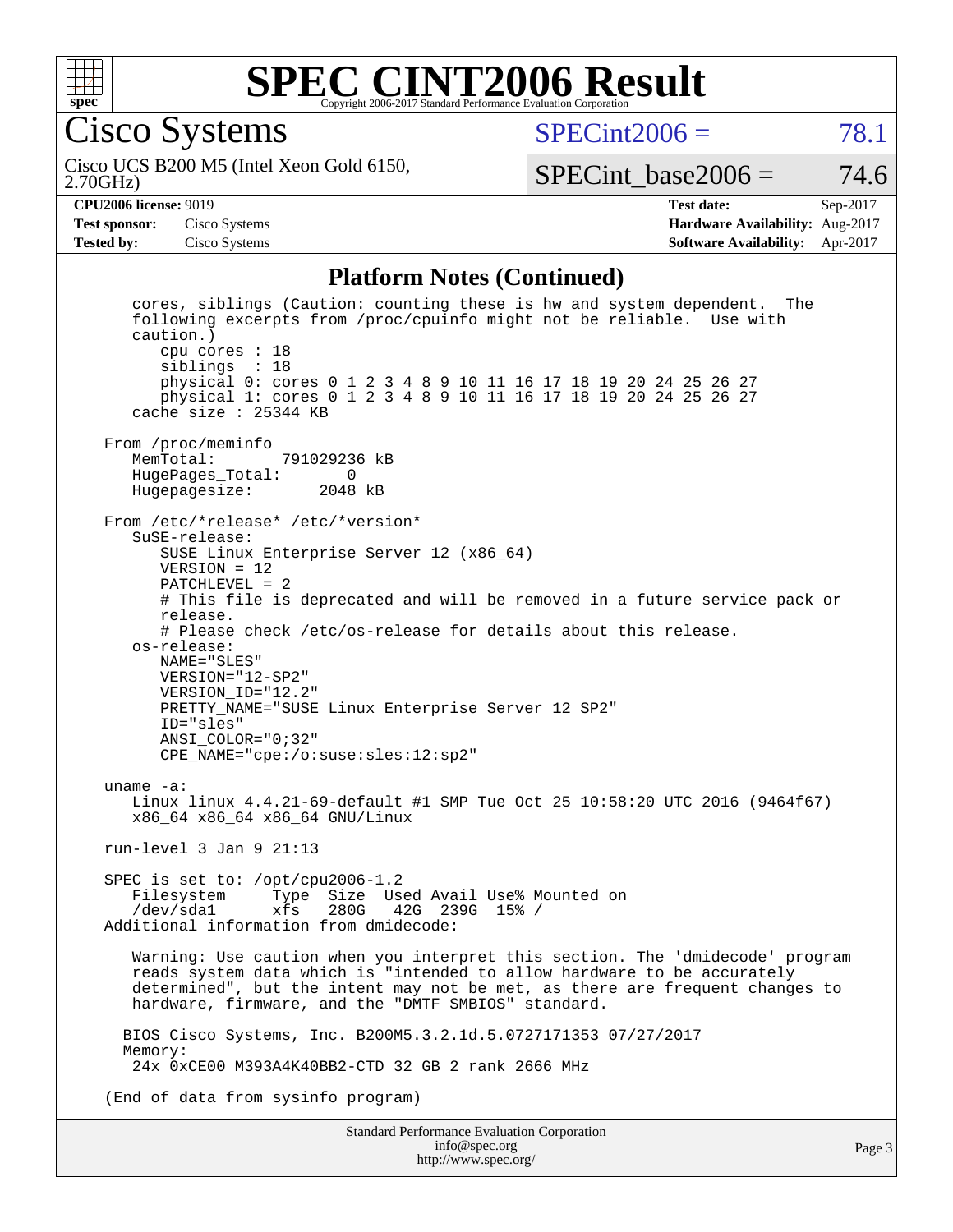

# Cisco Systems

Cisco UCS B200 M5 (Intel Xeon Gold 6150,

2.70GHz)

 $SPECint2006 = 78.1$  $SPECint2006 = 78.1$ 

SPECint base2006 =  $74.6$ 

**[CPU2006 license:](http://www.spec.org/auto/cpu2006/Docs/result-fields.html#CPU2006license)** 9019 **[Test date:](http://www.spec.org/auto/cpu2006/Docs/result-fields.html#Testdate)** Sep-2017 **[Test sponsor:](http://www.spec.org/auto/cpu2006/Docs/result-fields.html#Testsponsor)** Cisco Systems **[Hardware Availability:](http://www.spec.org/auto/cpu2006/Docs/result-fields.html#HardwareAvailability)** Aug-2017 **[Tested by:](http://www.spec.org/auto/cpu2006/Docs/result-fields.html#Testedby)** Cisco Systems **[Software Availability:](http://www.spec.org/auto/cpu2006/Docs/result-fields.html#SoftwareAvailability)** Apr-2017

#### **[General Notes](http://www.spec.org/auto/cpu2006/Docs/result-fields.html#GeneralNotes)**

Environment variables set by runspec before the start of the run:  $KMP$  AFFINITY = "granularity=fine, compact" LD\_LIBRARY\_PATH = "/opt/intel/compilers\_and\_libraries\_2018.0.128/linux/compiler/lib/ia32:/opt/intel/compilers\_and\_libraries\_2018.0.128/linux/compiler/lib/intel64:/opt/cpu2006-1.2/sh10.2"

OMP\_NUM\_THREADS = "36"

 Binaries compiled on a system with 1x Intel Core i7-4790 CPU + 32GB RAM memory using Redhat Enterprise Linux 7.2 Transparent Huge Pages enabled with: echo always > /sys/kernel/mm/transparent\_hugepage/enabled

#### **[Base Compiler Invocation](http://www.spec.org/auto/cpu2006/Docs/result-fields.html#BaseCompilerInvocation)**

[C benchmarks](http://www.spec.org/auto/cpu2006/Docs/result-fields.html#Cbenchmarks): [icc -m64](http://www.spec.org/cpu2006/results/res2017q4/cpu2006-20171003-50264.flags.html#user_CCbase_intel_icc_64bit_bda6cc9af1fdbb0edc3795bac97ada53)

[C++ benchmarks:](http://www.spec.org/auto/cpu2006/Docs/result-fields.html#CXXbenchmarks) [icpc -m64](http://www.spec.org/cpu2006/results/res2017q4/cpu2006-20171003-50264.flags.html#user_CXXbase_intel_icpc_64bit_fc66a5337ce925472a5c54ad6a0de310)

## **[Base Portability Flags](http://www.spec.org/auto/cpu2006/Docs/result-fields.html#BasePortabilityFlags)**

 400.perlbench: [-DSPEC\\_CPU\\_LP64](http://www.spec.org/cpu2006/results/res2017q4/cpu2006-20171003-50264.flags.html#b400.perlbench_basePORTABILITY_DSPEC_CPU_LP64) [-DSPEC\\_CPU\\_LINUX\\_X64](http://www.spec.org/cpu2006/results/res2017q4/cpu2006-20171003-50264.flags.html#b400.perlbench_baseCPORTABILITY_DSPEC_CPU_LINUX_X64) 401.bzip2: [-DSPEC\\_CPU\\_LP64](http://www.spec.org/cpu2006/results/res2017q4/cpu2006-20171003-50264.flags.html#suite_basePORTABILITY401_bzip2_DSPEC_CPU_LP64) 403.gcc: [-DSPEC\\_CPU\\_LP64](http://www.spec.org/cpu2006/results/res2017q4/cpu2006-20171003-50264.flags.html#suite_basePORTABILITY403_gcc_DSPEC_CPU_LP64) 429.mcf: [-DSPEC\\_CPU\\_LP64](http://www.spec.org/cpu2006/results/res2017q4/cpu2006-20171003-50264.flags.html#suite_basePORTABILITY429_mcf_DSPEC_CPU_LP64) 445.gobmk: [-DSPEC\\_CPU\\_LP64](http://www.spec.org/cpu2006/results/res2017q4/cpu2006-20171003-50264.flags.html#suite_basePORTABILITY445_gobmk_DSPEC_CPU_LP64) 456.hmmer: [-DSPEC\\_CPU\\_LP64](http://www.spec.org/cpu2006/results/res2017q4/cpu2006-20171003-50264.flags.html#suite_basePORTABILITY456_hmmer_DSPEC_CPU_LP64) 458.sjeng: [-DSPEC\\_CPU\\_LP64](http://www.spec.org/cpu2006/results/res2017q4/cpu2006-20171003-50264.flags.html#suite_basePORTABILITY458_sjeng_DSPEC_CPU_LP64) 462.libquantum: [-DSPEC\\_CPU\\_LP64](http://www.spec.org/cpu2006/results/res2017q4/cpu2006-20171003-50264.flags.html#suite_basePORTABILITY462_libquantum_DSPEC_CPU_LP64) [-DSPEC\\_CPU\\_LINUX](http://www.spec.org/cpu2006/results/res2017q4/cpu2006-20171003-50264.flags.html#b462.libquantum_baseCPORTABILITY_DSPEC_CPU_LINUX) 464.h264ref: [-DSPEC\\_CPU\\_LP64](http://www.spec.org/cpu2006/results/res2017q4/cpu2006-20171003-50264.flags.html#suite_basePORTABILITY464_h264ref_DSPEC_CPU_LP64) 471.omnetpp: [-DSPEC\\_CPU\\_LP64](http://www.spec.org/cpu2006/results/res2017q4/cpu2006-20171003-50264.flags.html#suite_basePORTABILITY471_omnetpp_DSPEC_CPU_LP64) 473.astar: [-DSPEC\\_CPU\\_LP64](http://www.spec.org/cpu2006/results/res2017q4/cpu2006-20171003-50264.flags.html#suite_basePORTABILITY473_astar_DSPEC_CPU_LP64) 483.xalancbmk: [-DSPEC\\_CPU\\_LP64](http://www.spec.org/cpu2006/results/res2017q4/cpu2006-20171003-50264.flags.html#suite_basePORTABILITY483_xalancbmk_DSPEC_CPU_LP64) [-DSPEC\\_CPU\\_LINUX](http://www.spec.org/cpu2006/results/res2017q4/cpu2006-20171003-50264.flags.html#b483.xalancbmk_baseCXXPORTABILITY_DSPEC_CPU_LINUX)

## **[Base Optimization Flags](http://www.spec.org/auto/cpu2006/Docs/result-fields.html#BaseOptimizationFlags)**

[C benchmarks](http://www.spec.org/auto/cpu2006/Docs/result-fields.html#Cbenchmarks):

[-xCORE-AVX2](http://www.spec.org/cpu2006/results/res2017q4/cpu2006-20171003-50264.flags.html#user_CCbase_f-xCORE-AVX2) [-ipo](http://www.spec.org/cpu2006/results/res2017q4/cpu2006-20171003-50264.flags.html#user_CCbase_f-ipo) [-O3](http://www.spec.org/cpu2006/results/res2017q4/cpu2006-20171003-50264.flags.html#user_CCbase_f-O3) [-no-prec-div](http://www.spec.org/cpu2006/results/res2017q4/cpu2006-20171003-50264.flags.html#user_CCbase_f-no-prec-div) [-parallel](http://www.spec.org/cpu2006/results/res2017q4/cpu2006-20171003-50264.flags.html#user_CCbase_f-parallel) [-qopt-prefetch](http://www.spec.org/cpu2006/results/res2017q4/cpu2006-20171003-50264.flags.html#user_CCbase_f-qopt-prefetch) [-auto-p32](http://www.spec.org/cpu2006/results/res2017q4/cpu2006-20171003-50264.flags.html#user_CCbase_f-auto-p32)

[C++ benchmarks:](http://www.spec.org/auto/cpu2006/Docs/result-fields.html#CXXbenchmarks)

[-xCORE-AVX2](http://www.spec.org/cpu2006/results/res2017q4/cpu2006-20171003-50264.flags.html#user_CXXbase_f-xCORE-AVX2) [-ipo](http://www.spec.org/cpu2006/results/res2017q4/cpu2006-20171003-50264.flags.html#user_CXXbase_f-ipo) [-O3](http://www.spec.org/cpu2006/results/res2017q4/cpu2006-20171003-50264.flags.html#user_CXXbase_f-O3) [-no-prec-div](http://www.spec.org/cpu2006/results/res2017q4/cpu2006-20171003-50264.flags.html#user_CXXbase_f-no-prec-div) [-qopt-prefetch](http://www.spec.org/cpu2006/results/res2017q4/cpu2006-20171003-50264.flags.html#user_CXXbase_f-qopt-prefetch) [-auto-p32](http://www.spec.org/cpu2006/results/res2017q4/cpu2006-20171003-50264.flags.html#user_CXXbase_f-auto-p32) [-Wl,-z,muldefs](http://www.spec.org/cpu2006/results/res2017q4/cpu2006-20171003-50264.flags.html#user_CXXbase_link_force_multiple1_74079c344b956b9658436fd1b6dd3a8a) [-L/opt/cpu2006-1.2/sh10.2 -lsmartheap64](http://www.spec.org/cpu2006/results/res2017q4/cpu2006-20171003-50264.flags.html#user_CXXbase_SmartHeap64_ac7189ff96af0c569ef6f8e96b0554f2)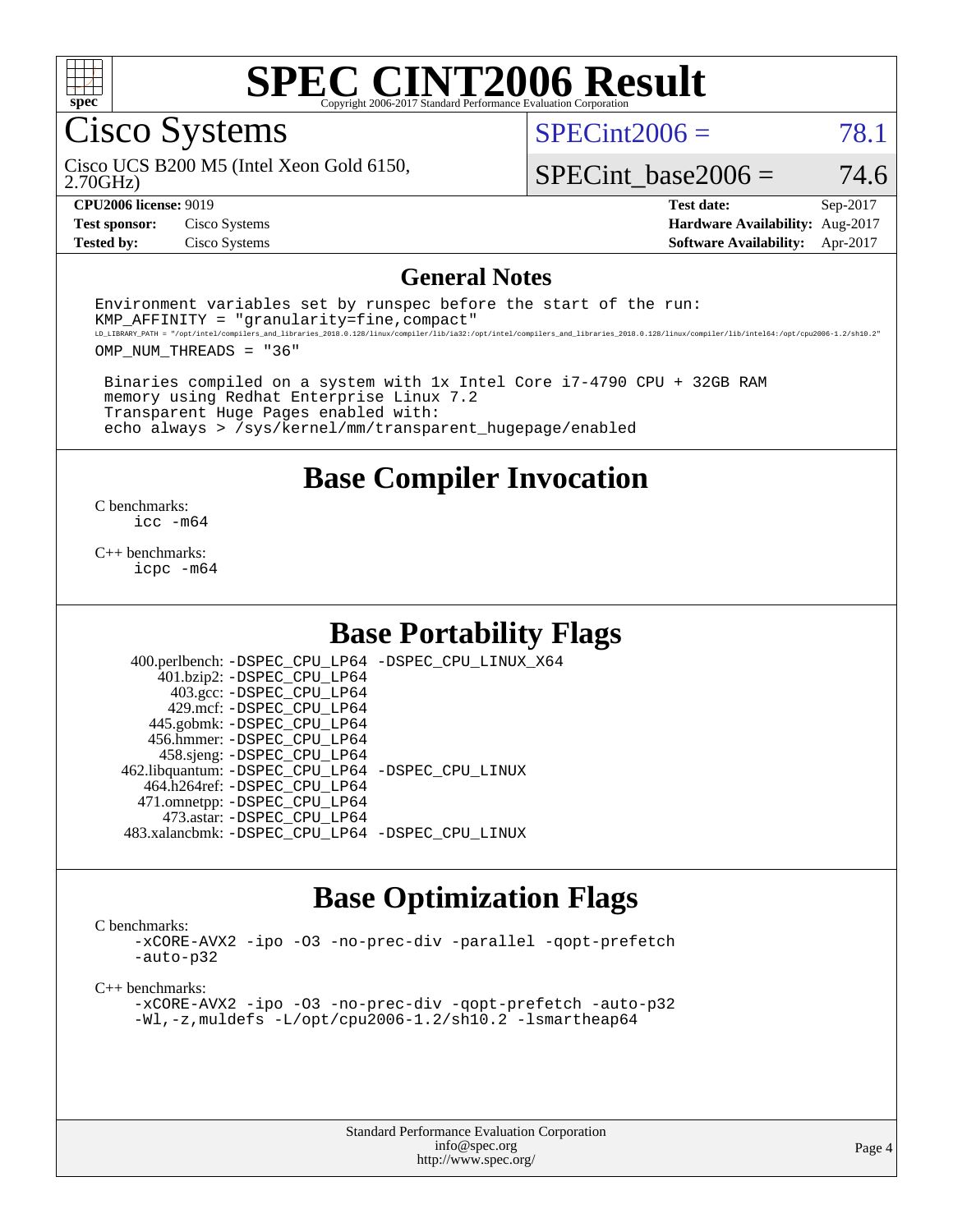

Cisco Systems

 $SPECint2006 = 78.1$  $SPECint2006 = 78.1$ 

2.70GHz) Cisco UCS B200 M5 (Intel Xeon Gold 6150,

SPECint base2006 =  $74.6$ 

**[CPU2006 license:](http://www.spec.org/auto/cpu2006/Docs/result-fields.html#CPU2006license)** 9019 **[Test date:](http://www.spec.org/auto/cpu2006/Docs/result-fields.html#Testdate)** Sep-2017 **[Test sponsor:](http://www.spec.org/auto/cpu2006/Docs/result-fields.html#Testsponsor)** Cisco Systems **[Hardware Availability:](http://www.spec.org/auto/cpu2006/Docs/result-fields.html#HardwareAvailability)** Aug-2017 **[Tested by:](http://www.spec.org/auto/cpu2006/Docs/result-fields.html#Testedby)** Cisco Systems **[Software Availability:](http://www.spec.org/auto/cpu2006/Docs/result-fields.html#SoftwareAvailability)** Apr-2017

## **[Base Other Flags](http://www.spec.org/auto/cpu2006/Docs/result-fields.html#BaseOtherFlags)**

[C benchmarks](http://www.spec.org/auto/cpu2006/Docs/result-fields.html#Cbenchmarks):

403.gcc: [-Dalloca=\\_alloca](http://www.spec.org/cpu2006/results/res2017q4/cpu2006-20171003-50264.flags.html#b403.gcc_baseEXTRA_CFLAGS_Dalloca_be3056838c12de2578596ca5467af7f3)

## **[Peak Compiler Invocation](http://www.spec.org/auto/cpu2006/Docs/result-fields.html#PeakCompilerInvocation)**

[C benchmarks \(except as noted below\)](http://www.spec.org/auto/cpu2006/Docs/result-fields.html#Cbenchmarksexceptasnotedbelow):

[icc -m64](http://www.spec.org/cpu2006/results/res2017q4/cpu2006-20171003-50264.flags.html#user_CCpeak_intel_icc_64bit_bda6cc9af1fdbb0edc3795bac97ada53)

400.perlbench: [icc -m32 -L/opt/intel/compilers\\_and\\_libraries\\_2017/linux/lib/ia32](http://www.spec.org/cpu2006/results/res2017q4/cpu2006-20171003-50264.flags.html#user_peakCCLD400_perlbench_intel_icc_c29f3ff5a7ed067b11e4ec10a03f03ae)

445.gobmk: [icc -m32 -L/opt/intel/compilers\\_and\\_libraries\\_2017/linux/lib/ia32](http://www.spec.org/cpu2006/results/res2017q4/cpu2006-20171003-50264.flags.html#user_peakCCLD445_gobmk_intel_icc_c29f3ff5a7ed067b11e4ec10a03f03ae)

[C++ benchmarks \(except as noted below\):](http://www.spec.org/auto/cpu2006/Docs/result-fields.html#CXXbenchmarksexceptasnotedbelow)

[icc -m32 -L/opt/intel/compilers\\_and\\_libraries\\_2017/linux/lib/ia32](http://www.spec.org/cpu2006/results/res2017q4/cpu2006-20171003-50264.flags.html#user_CXXpeak_intel_icc_c29f3ff5a7ed067b11e4ec10a03f03ae)

473.astar: [icpc -m64](http://www.spec.org/cpu2006/results/res2017q4/cpu2006-20171003-50264.flags.html#user_peakCXXLD473_astar_intel_icpc_64bit_fc66a5337ce925472a5c54ad6a0de310)

## **[Peak Portability Flags](http://www.spec.org/auto/cpu2006/Docs/result-fields.html#PeakPortabilityFlags)**

 400.perlbench: [-D\\_FILE\\_OFFSET\\_BITS=64](http://www.spec.org/cpu2006/results/res2017q4/cpu2006-20171003-50264.flags.html#user_peakPORTABILITY400_perlbench_file_offset_bits_64_438cf9856305ebd76870a2c6dc2689ab) [-DSPEC\\_CPU\\_LINUX\\_IA32](http://www.spec.org/cpu2006/results/res2017q4/cpu2006-20171003-50264.flags.html#b400.perlbench_peakCPORTABILITY_DSPEC_CPU_LINUX_IA32) 401.bzip2: [-DSPEC\\_CPU\\_LP64](http://www.spec.org/cpu2006/results/res2017q4/cpu2006-20171003-50264.flags.html#suite_peakPORTABILITY401_bzip2_DSPEC_CPU_LP64) 403.gcc: [-DSPEC\\_CPU\\_LP64](http://www.spec.org/cpu2006/results/res2017q4/cpu2006-20171003-50264.flags.html#suite_peakPORTABILITY403_gcc_DSPEC_CPU_LP64) 429.mcf: [-DSPEC\\_CPU\\_LP64](http://www.spec.org/cpu2006/results/res2017q4/cpu2006-20171003-50264.flags.html#suite_peakPORTABILITY429_mcf_DSPEC_CPU_LP64) 445.gobmk: [-D\\_FILE\\_OFFSET\\_BITS=64](http://www.spec.org/cpu2006/results/res2017q4/cpu2006-20171003-50264.flags.html#user_peakPORTABILITY445_gobmk_file_offset_bits_64_438cf9856305ebd76870a2c6dc2689ab) 456.hmmer: [-DSPEC\\_CPU\\_LP64](http://www.spec.org/cpu2006/results/res2017q4/cpu2006-20171003-50264.flags.html#suite_peakPORTABILITY456_hmmer_DSPEC_CPU_LP64) 458.sjeng: [-DSPEC\\_CPU\\_LP64](http://www.spec.org/cpu2006/results/res2017q4/cpu2006-20171003-50264.flags.html#suite_peakPORTABILITY458_sjeng_DSPEC_CPU_LP64) 462.libquantum: [-DSPEC\\_CPU\\_LP64](http://www.spec.org/cpu2006/results/res2017q4/cpu2006-20171003-50264.flags.html#suite_peakPORTABILITY462_libquantum_DSPEC_CPU_LP64) [-DSPEC\\_CPU\\_LINUX](http://www.spec.org/cpu2006/results/res2017q4/cpu2006-20171003-50264.flags.html#b462.libquantum_peakCPORTABILITY_DSPEC_CPU_LINUX) 464.h264ref: [-DSPEC\\_CPU\\_LP64](http://www.spec.org/cpu2006/results/res2017q4/cpu2006-20171003-50264.flags.html#suite_peakPORTABILITY464_h264ref_DSPEC_CPU_LP64) 471.omnetpp: [-D\\_FILE\\_OFFSET\\_BITS=64](http://www.spec.org/cpu2006/results/res2017q4/cpu2006-20171003-50264.flags.html#user_peakPORTABILITY471_omnetpp_file_offset_bits_64_438cf9856305ebd76870a2c6dc2689ab) 473.astar: [-DSPEC\\_CPU\\_LP64](http://www.spec.org/cpu2006/results/res2017q4/cpu2006-20171003-50264.flags.html#suite_peakPORTABILITY473_astar_DSPEC_CPU_LP64) 483.xalancbmk: [-D\\_FILE\\_OFFSET\\_BITS=64](http://www.spec.org/cpu2006/results/res2017q4/cpu2006-20171003-50264.flags.html#user_peakPORTABILITY483_xalancbmk_file_offset_bits_64_438cf9856305ebd76870a2c6dc2689ab) [-DSPEC\\_CPU\\_LINUX](http://www.spec.org/cpu2006/results/res2017q4/cpu2006-20171003-50264.flags.html#b483.xalancbmk_peakCXXPORTABILITY_DSPEC_CPU_LINUX)

## **[Peak Optimization Flags](http://www.spec.org/auto/cpu2006/Docs/result-fields.html#PeakOptimizationFlags)**

[C benchmarks](http://www.spec.org/auto/cpu2006/Docs/result-fields.html#Cbenchmarks):

 400.perlbench: [-prof-gen](http://www.spec.org/cpu2006/results/res2017q4/cpu2006-20171003-50264.flags.html#user_peakPASS1_CFLAGSPASS1_LDCFLAGS400_perlbench_prof_gen_e43856698f6ca7b7e442dfd80e94a8fc)(pass 1) [-prof-use](http://www.spec.org/cpu2006/results/res2017q4/cpu2006-20171003-50264.flags.html#user_peakPASS2_CFLAGSPASS2_LDCFLAGS400_perlbench_prof_use_bccf7792157ff70d64e32fe3e1250b55)(pass 2) [-xCORE-AVX2](http://www.spec.org/cpu2006/results/res2017q4/cpu2006-20171003-50264.flags.html#user_peakPASS2_CFLAGSPASS2_LDCFLAGS400_perlbench_f-xCORE-AVX2)(pass 2) [-par-num-threads=1](http://www.spec.org/cpu2006/results/res2017q4/cpu2006-20171003-50264.flags.html#user_peakPASS1_CFLAGSPASS1_LDCFLAGS400_perlbench_par_num_threads_786a6ff141b4e9e90432e998842df6c2)(pass 1) [-ipo](http://www.spec.org/cpu2006/results/res2017q4/cpu2006-20171003-50264.flags.html#user_peakPASS2_CFLAGSPASS2_LDCFLAGS400_perlbench_f-ipo)(pass 2) [-O3](http://www.spec.org/cpu2006/results/res2017q4/cpu2006-20171003-50264.flags.html#user_peakPASS2_CFLAGSPASS2_LDCFLAGS400_perlbench_f-O3)(pass 2) [-no-prec-div](http://www.spec.org/cpu2006/results/res2017q4/cpu2006-20171003-50264.flags.html#user_peakPASS2_CFLAGSPASS2_LDCFLAGS400_perlbench_f-no-prec-div)(pass 2) [-qopt-prefetch](http://www.spec.org/cpu2006/results/res2017q4/cpu2006-20171003-50264.flags.html#user_peakCOPTIMIZE400_perlbench_f-qopt-prefetch)

 401.bzip2: [-prof-gen](http://www.spec.org/cpu2006/results/res2017q4/cpu2006-20171003-50264.flags.html#user_peakPASS1_CFLAGSPASS1_LDCFLAGS401_bzip2_prof_gen_e43856698f6ca7b7e442dfd80e94a8fc)(pass 1) [-prof-use](http://www.spec.org/cpu2006/results/res2017q4/cpu2006-20171003-50264.flags.html#user_peakPASS2_CFLAGSPASS2_LDCFLAGS401_bzip2_prof_use_bccf7792157ff70d64e32fe3e1250b55)(pass 2) [-xCORE-AVX2](http://www.spec.org/cpu2006/results/res2017q4/cpu2006-20171003-50264.flags.html#user_peakPASS2_CFLAGSPASS2_LDCFLAGS401_bzip2_f-xCORE-AVX2)(pass 2)  $-par-num-threads=1(pass 1) -ipo(pass 2) -O3(pass 2)$  $-par-num-threads=1(pass 1) -ipo(pass 2) -O3(pass 2)$  $-par-num-threads=1(pass 1) -ipo(pass 2) -O3(pass 2)$  $-par-num-threads=1(pass 1) -ipo(pass 2) -O3(pass 2)$  $-par-num-threads=1(pass 1) -ipo(pass 2) -O3(pass 2)$  $-par-num-threads=1(pass 1) -ipo(pass 2) -O3(pass 2)$ [-no-prec-div](http://www.spec.org/cpu2006/results/res2017q4/cpu2006-20171003-50264.flags.html#user_peakCOPTIMIZEPASS2_CFLAGSPASS2_LDCFLAGS401_bzip2_f-no-prec-div) [-auto-ilp32](http://www.spec.org/cpu2006/results/res2017q4/cpu2006-20171003-50264.flags.html#user_peakCOPTIMIZE401_bzip2_f-auto-ilp32) [-qopt-prefetch](http://www.spec.org/cpu2006/results/res2017q4/cpu2006-20171003-50264.flags.html#user_peakCOPTIMIZE401_bzip2_f-qopt-prefetch)

Continued on next page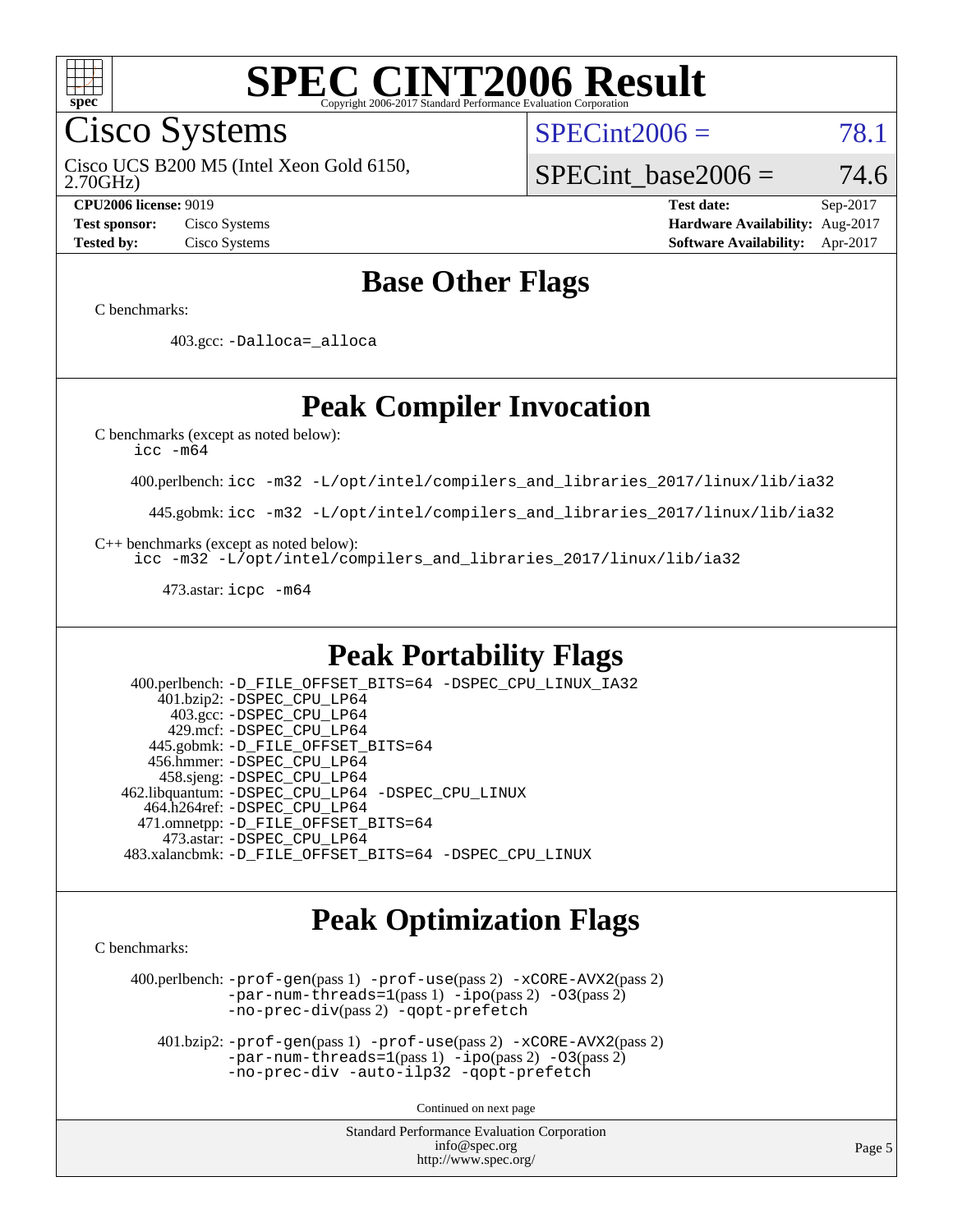

Cisco Systems

 $SPECint2006 = 78.1$  $SPECint2006 = 78.1$ 

2.70GHz) Cisco UCS B200 M5 (Intel Xeon Gold 6150,

 $SPECTnt\_base2006 = 74.6$ 

| <b>Test sponsor:</b> | Cisco Systems |
|----------------------|---------------|
| <b>Tested by:</b>    | Cisco Systems |

**[CPU2006 license:](http://www.spec.org/auto/cpu2006/Docs/result-fields.html#CPU2006license)** 9019 **[Test date:](http://www.spec.org/auto/cpu2006/Docs/result-fields.html#Testdate)** Sep-2017 **[Hardware Availability:](http://www.spec.org/auto/cpu2006/Docs/result-fields.html#HardwareAvailability)** Aug-2017 **[Software Availability:](http://www.spec.org/auto/cpu2006/Docs/result-fields.html#SoftwareAvailability)** Apr-2017

## **[Peak Optimization Flags \(Continued\)](http://www.spec.org/auto/cpu2006/Docs/result-fields.html#PeakOptimizationFlags)**

|                                   | $403.\text{sec}: -x \text{CORE-AVX2}$ -ipo -03 -no-prec-div -inline-calloc<br>-gopt-malloc-options=3 -auto-ilp32                                                                                                                                     |  |  |  |  |
|-----------------------------------|------------------------------------------------------------------------------------------------------------------------------------------------------------------------------------------------------------------------------------------------------|--|--|--|--|
|                                   | 429.mcf: -xCORE-AVX2 -ipo -03 -no-prec-div -parallel<br>-gopt-prefetch -auto-p32                                                                                                                                                                     |  |  |  |  |
|                                   | 445.gobmk: -prof-gen(pass 1) -prof-use(pass 2) -xCORE-AVX2(pass 2)<br>$-par-num-threads=1(pass 1) -ipo(pass 2) -03(pass 2)$<br>$-no-prec-div(pass 2)$                                                                                                |  |  |  |  |
|                                   | $456.$ hmmer: basepeak = yes                                                                                                                                                                                                                         |  |  |  |  |
|                                   | 458.sjeng: -prof-gen(pass 1) -prof-use(pass 2) -xCORE-AVX2(pass 2)<br>$-par-num-threads=1(pass 1) -ipo(pass 2) -03(pass 2)$<br>-no-prec-div(pass 2) -unroll4                                                                                         |  |  |  |  |
| $462$ .libquantum: basepeak = yes |                                                                                                                                                                                                                                                      |  |  |  |  |
|                                   | $464.h264 \text{ref}$ : basepeak = yes                                                                                                                                                                                                               |  |  |  |  |
| $C_{++}$ benchmarks:              |                                                                                                                                                                                                                                                      |  |  |  |  |
|                                   | 471.omnetpp: -prof-gen(pass 1) -prof-use(pass 2) -xCORE-AVX2(pass 2)<br>$-par-num-threads=1(pass 1) -ipo(pass 2) -03(pass 2)$<br>-no-prec-div(pass 2) -qopt-ra-region-strategy=block<br>$-Wl$ , -z, muldefs $-L$ /opt/cpu2006-1.2/sh10.2 -lsmartheap |  |  |  |  |
|                                   | 473.astar: -xCORE-AVX2 -ipo -03 -no-prec-div -qopt-prefetch<br>$-auto-p32 - W1, -z$ , muldefs<br>$-L$ /opt/cpu2006-1.2/sh10.2 -lsmartheap64                                                                                                          |  |  |  |  |
|                                   | 483.xalancbmk: -xCORE-AVX2 -ipo -03 -no-prec-div -qopt-prefetch<br>$-Wl$ , -z, muldefs -L/opt/cpu2006-1.2/sh10.2 -lsmartheap                                                                                                                         |  |  |  |  |

## **[Peak Other Flags](http://www.spec.org/auto/cpu2006/Docs/result-fields.html#PeakOtherFlags)**

[C benchmarks](http://www.spec.org/auto/cpu2006/Docs/result-fields.html#Cbenchmarks):

403.gcc: [-Dalloca=\\_alloca](http://www.spec.org/cpu2006/results/res2017q4/cpu2006-20171003-50264.flags.html#b403.gcc_peakEXTRA_CFLAGS_Dalloca_be3056838c12de2578596ca5467af7f3)

The flags files that were used to format this result can be browsed at

<http://www.spec.org/cpu2006/flags/Intel-ic17.0-official-linux64-revF.html> <http://www.spec.org/cpu2006/flags/Cisco-Platform-Settings-V1.2-revH.html>

You can also download the XML flags sources by saving the following links: <http://www.spec.org/cpu2006/flags/Intel-ic17.0-official-linux64-revF.xml> <http://www.spec.org/cpu2006/flags/Cisco-Platform-Settings-V1.2-revH.xml>